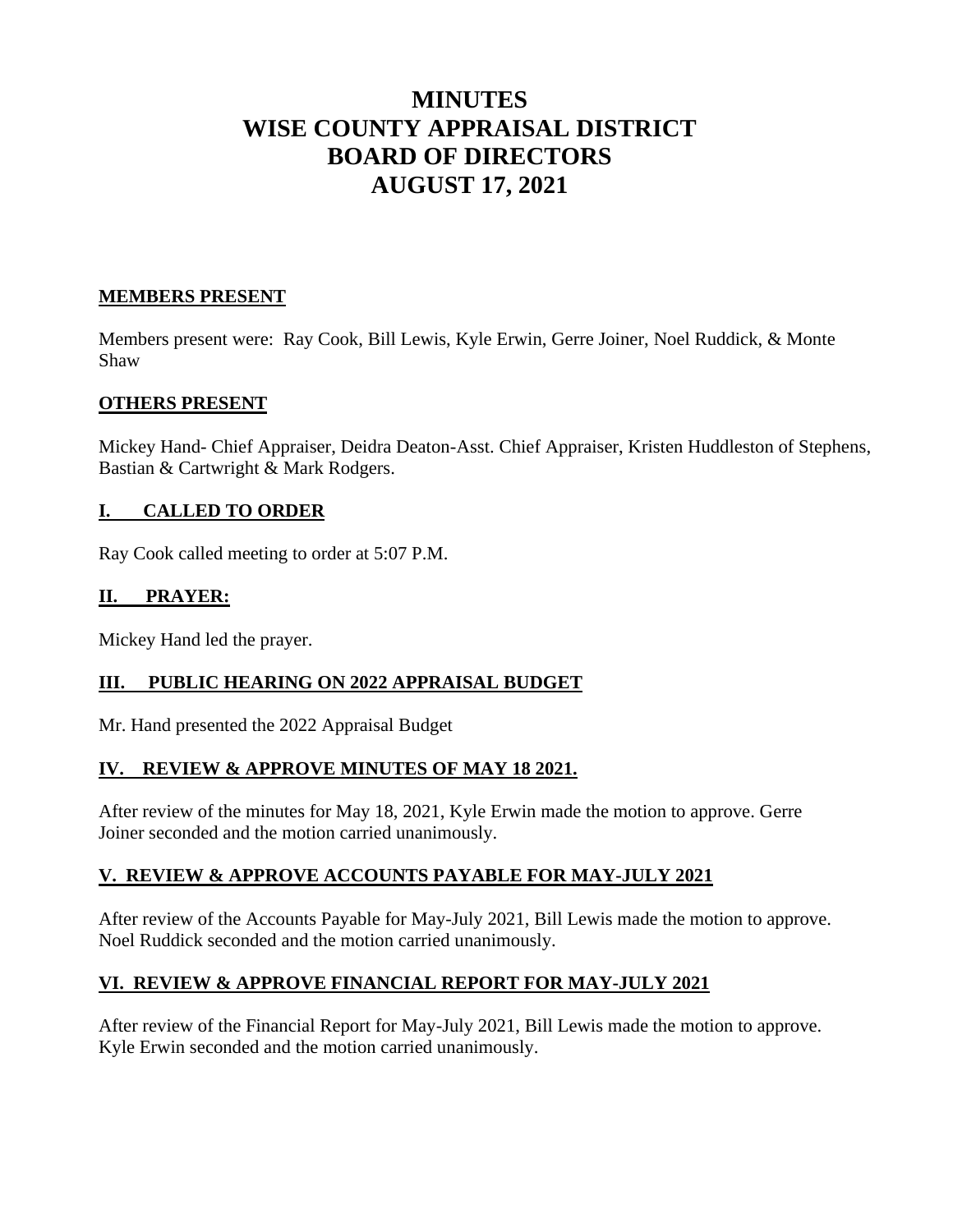Page 2 BOD Minutes August 17, 2021

## **VII. REVIEW EMPLOYEE HEALTH INSURANCE COVERAGE PROPOSAL-TAKE NECESSARY ACTION**

Kristen Huddleston of Stephens, Bastian & Cartwright presented the Health Insurance Proposal. After review, Noel Ruddick made the motion to stay with BlueCross BlueShield. Kyle Erwin seconded and the motion carried unanimously.

#### **VIII. REVIEW PROPOSAL FOR PROFESSIONAL SERVICES WITH CAPITOL APPRAISAL GROUP-TAKE NECESSARY ACTION.**

Mr. Hand presented the proposal for Professional Services with Capitol Appraisal Group. After review, Bill Lewis made the motion to approve contract with Capitol Appraisal Group. Noel Ruddick seconded and the motion carried unanimously.

#### **IX. REVIEW PROPOSED CHANGES TO POLICIES FOR PUBLIC ACCESS, COMPLAINT PROCEDURES & PUBLIC INFORMATION-TAKE NECESSARY ACTION**

Mr. Hand presented the proposed changes to policies for public access, complaint procedures  $\&$ public information. After review, Noel Ruddick made the motion to approve. Gerre Joiner seconded and the motion carried unanimously.

# **X. REVIEW 2022 APPRAISAL BUDGET-TAKE NECESSARY ACTION**

After review of the 2022 Appraisal Budget, Gerre Joiner made the motion to approve. Bill Lewis seconded and the motion carried unanimously.

# **XI. REVIEW 2021 BUDGET AMENDMENTS-TAKE NECESSARY ACTION**

After review of the 2021 Appraisal Budget Amendments, Kyle Erwin made the motion to accept. Monte Shaw seconded and the motion carried unanimously.

# **XII. QUARTERLY REPORTS**

- **1.** JOURNAL ENTRIES
- **2.** LITIGATION UIPDATE
- **3.** INVESTMENT/CASH FLOW ANALYSIS

# **XI11. CHIEF APPRAISER REPORTS**

**1)** Legislative update

# **XIV. BOD COMMENTS**

None